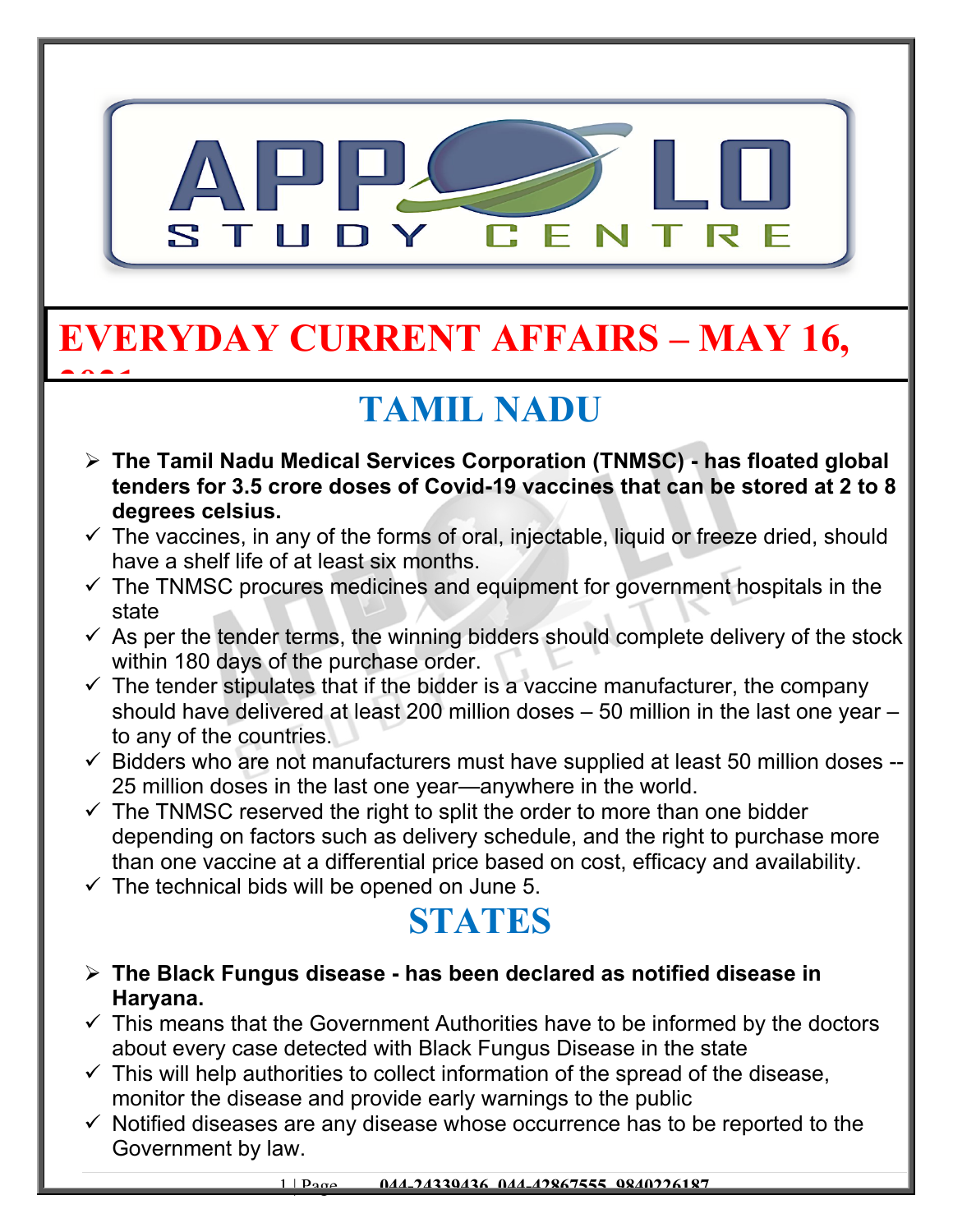- $\checkmark$  Currently the WHO list on notified diseases is limited only to four main diseases namely yellow fever, cholera, plague and Covid-19.
- $\checkmark$  In general, only the State Governments have powers to declare notified diseases as Health is a state subject
- $\checkmark$  However, the Central Government maintains a list of Notified diseases.
- $\checkmark$  In India, various notified diseases include AIDS, Hepatitis B, Dengue Fever, Malaria, Whooping cough, Anaemia, Measles, Rabies, typhoid, scarlet fever, polio, cerebrospinal fever, leprosy, Cholera, tuberculosis, small pox, plague, measles, influenza, diphtheria, chicken pox etc.,
- **The Punjab Government announced recently that it is planning to join COVAX facility in order to increase Covid-19 vaccine supplies to the state.**
- $\checkmark$  The COVAX facility has so far been operating only at the level of nations.
- $\checkmark$  The facility aims to make sure that Covid-19 vaccines reach both low-income level and high-income level countries in an 'equitable' manner.
- $\checkmark$  However, it is not clear if a State can join the facility.
- $\checkmark$  Moreover, COVAX system itself is struggling to get vaccine supplies in the present situation.
- $\checkmark$  Under the COVAX initiative, more than 59 million vaccine doses have been provided to 122 countries.
- **Punjab Government has decided to bring one hectare of land under Direct Seeding Technique this year**
- $\checkmark$  This is being done as the Government is expecting shortage of migrant labour.
- $\checkmark$  In the Direct Seeding Technique, the seeds are sown in the field directly rather than transplanting the seedlings.
- $\checkmark$  A tractor powered machine is used to drill the seeds in to the soil.
- $\checkmark$  There is no nursery preparation required in Direct Seeding technique.
- $\checkmark$  In the traditional method, where the paddy is transplanted, the farmer first prepares nurseries.
- $\checkmark$  The seeds are sown in these nurseries and raised to young plants, which are then uprooted and sown in the field.
- $\checkmark$  The technique reduces cost by Rs 6000 per acre and uses 30% less water.
- $\checkmark$  However, this technique needs more number of seeds and requires timely sowing for the crops to come out properly before monsoon rains.

### **NATIONAL**

- **Scottish explorer Cairn Energy Plc has sued loss-making state-run national carrier, Air India in the US district court for the Southern District of New York**
- $\checkmark$  Cairn moved the court to force recovery of a \$1.2 billion international arbitration award it won in December against the Indian government's retrospective tax claim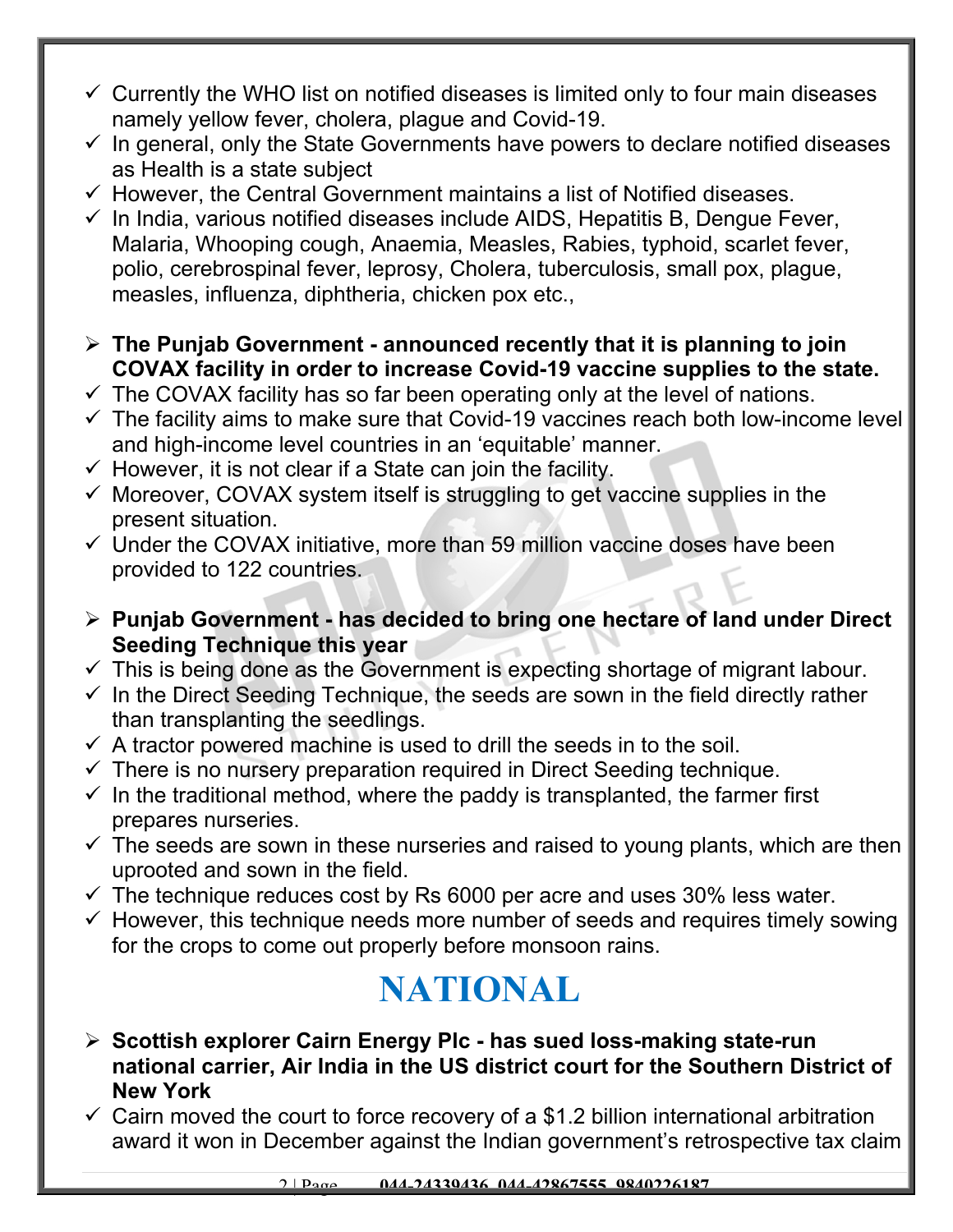- $\checkmark$  Cairn filed the lawsuit asking Air-India to be declared as the "alter ego of Indian government" by virtue of control and "legally indistinct from the state-itself " as a state-owned company.
- $\checkmark$  The petition also argued for Air-India to be "held jointly and severally responsible for India's debts, including from any judgment resulting from recognition of the (arbitration) award."
- **On May 15, the government opened up the import of Tur, Moong and Urad pulses**
- $\checkmark$  In this regard, the commerce ministry amended the import policy of these three key kitchen pulse items by moving them from "restricted" to "open" category.
- $\checkmark$  The move is aimed at increasing availability of pulses and to have a control over their price rise.
- $\checkmark$  The consumer affairs ministry had urged the state governments to verify the stocks of these items under the Essential Commodities Act.
- $\checkmark$  It had flagged that there is a "sudden spurt" in prices of pulses and it may be due to hoarding of the item by stockholders.
- $\checkmark$  According to the commerce ministry, the relaxation for import of pulses will be applicable till October 31 and all the imports under this modified norm will have to arrive on or before November 2021.
- **The National Bank for Agriculture and Rural Development (NABARD) recently announced that it provided Rs 1,236 crore to Assam in 2020-21 from its Rural Infrastructure Development Fund (RIDF).**
- $\checkmark$  The RIDF was created in 1995-96 with an initial corpus of Rs 2,000 crore.
- $\checkmark$  Further, Rs 29,848 crore was allocated to RIDF in the year 2020-21.
- $\checkmark$  The fund shall be used for 37 eligible activities as approved by the central government.
- $\checkmark$  These eligible activities are classified under the three broad categories.
- $\checkmark$  They are social sector, agriculture and related sector and rural connectivity.
- **The National Bamboo Mission recently launched a 'Management Information System' (MIS) to boost the domestic Agarbatti industry**

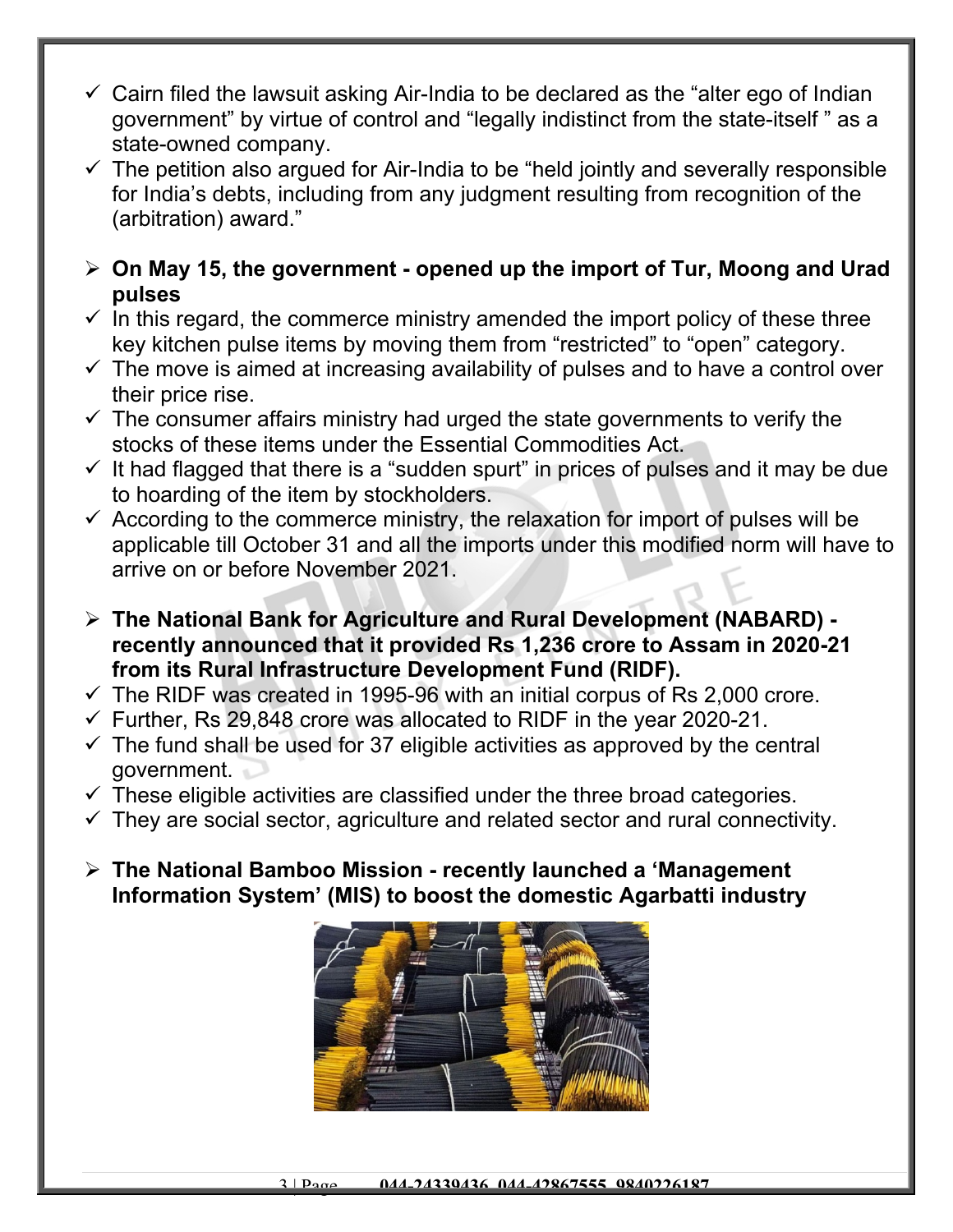- $\checkmark$  The new system will collect data about Agarbatti production, availability of raw materials, location of stick making units, production capacity, functioning of units, etc.
- $\checkmark$  The system will act as an intermediary between the production units and the Agarbatti industry
- $\checkmark$  The National Bamboo Mission was launched in 2018-19.
- $\checkmark$  It is currently implemented in twenty one states across the country.
- $\checkmark$  In May 2021, the Tamil Nadu Agricultural University designed "Oxygen Park" in its premises in Coimbatore with Beema Bamboo.
- $\checkmark$  Beema Bamboo, a clone of Bambusa balcooa, is a higher biomass yielding bamboo species.
- $\checkmark$  Also, it is one of the fastest growing plants and the best carbon sink to reduce carbon dioxide in the atmosphere.
- $\checkmark$  The Centre has recently inaugurated bamboo clusters to promote the cultivation of bamboo across the country

### **INTERNATIONAL**

- **The American State of Texas recently passed the Heartbeat Bill that aims to ban abortions after the heartbeat of the embryo is detected.**
- $\checkmark$  The heartbeat of the embryo is usually detected after 6 weeks of gestation
- $\checkmark$  North Dakota became the first state in the USA to pass the Heartbeat Bill followed by other states including Ohio, Louisiana, Georgia, Alabama, Missouri, Kentucky.
- $\checkmark$  However, the Supreme Court of the US held the law unconstitutional.
- $\checkmark$  At the stage of six weeks, the embryo isn't a foetus and doesn't have a heart.
- $\checkmark$  The bill still bans abortion at such early stages.
- $\checkmark$  An embryo becomes a foetus only in the eleventh week of pregnancy.

# **SCIENCE, TECHNOLOGY & ENVIRONMENT**

- **The Voyager 1 probe recently picked up humming sound that has been interpreted as interstellar gas activity**
- $\checkmark$  The scientists have named this phenomenon as "Plasma Wave Emission".
- $\checkmark$  The Voyager 1 mission will help scientists to understand the interactions between solar winds and the interstellar medium.
- $\checkmark$  The hum was of narrow frequency bandwidth.
- $\checkmark$  The discovery of humming sound was made by the Plasma Wave System Instrument of Voyager 1.
- $\checkmark$  This sound was heard after Voyager 1 exited the heliosphere and entered the interstellar space.
- $\checkmark$  The first humming sound was heard after three months the Voyager 1 exited heliosphere.
- $\checkmark$  The second sound, which was even louder, was heard after six months the Voyager 1 exited the heliosphere.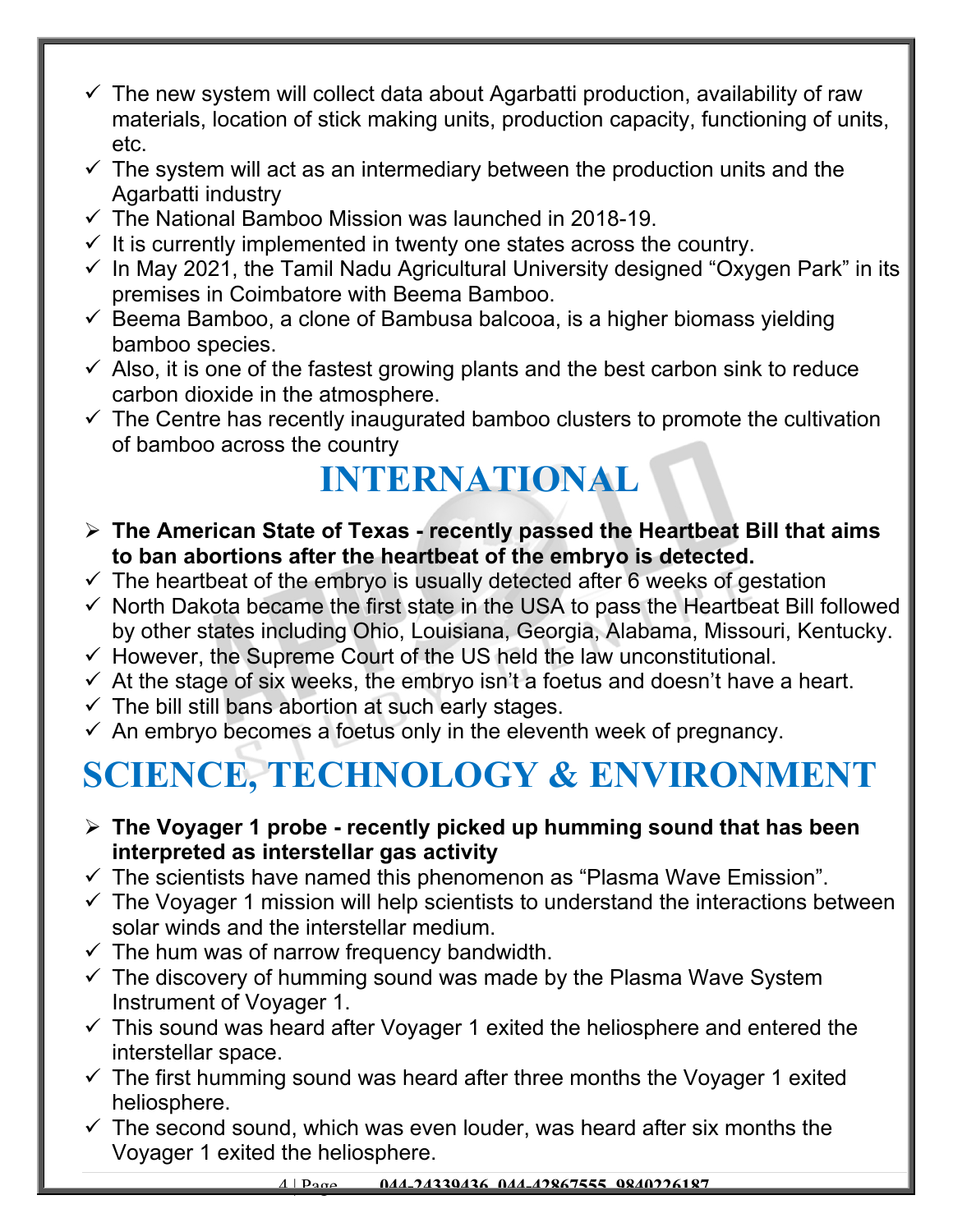- $\checkmark$  With this, the scientists conclude that the interstellar medium is getting thicker at faster rate.
- $\checkmark$  Interstellar medium is the radiation and matter that exist in the space between the star systems in a galaxy.
- $\checkmark$  This medium consists of gas in molecular, atomic or ionic form.
- $\checkmark$  The Voyager 1, launched in 1977, was the first spacecraft to enter the heliosphere of the sun in 2012.
- $\checkmark$  It was launched to study the outer solar system and planets such as Saturn and Jupiter on its way.

#### **INTERNATIONAL DAY**

#### **World Agri-Tourism Day - May 16**



- $\checkmark$  The celebration of the Day aims to create awareness about Agri-Tourism, which has the potential for increasing farm income and stimulating the development of a dynamic, diversified rural economy
- $\checkmark$  In many developed countries, Agri tourism has become an integral part of the tourism industry
- $\checkmark$  This year the 14<sup>th</sup> edition of World Agri-Tourism Day is celebrated across the globe
- $\checkmark$  Theme 2021 Rural Women Sustainable Entrepreneurship Opportunities through Agri Tourism
- $\checkmark$  In India, Maharashtra is a pioneering state to develop and promote Agri-Tourism in the country
- $\checkmark$  To commemorate the Day, Department of Tourism, Maharashtra Government in partnership with Agri-Tourism Development Corporation India, is organising 'International Conference on Agri-Tourism' on  $15<sup>th</sup>$  and  $16<sup>th</sup>$  May 2021
- $\checkmark$  On the eve of the Day, 'World Agri-Tourism Awards 2021' are given to exceptional stakeholders, who are selected by International Agri-tourism Awards Committee.